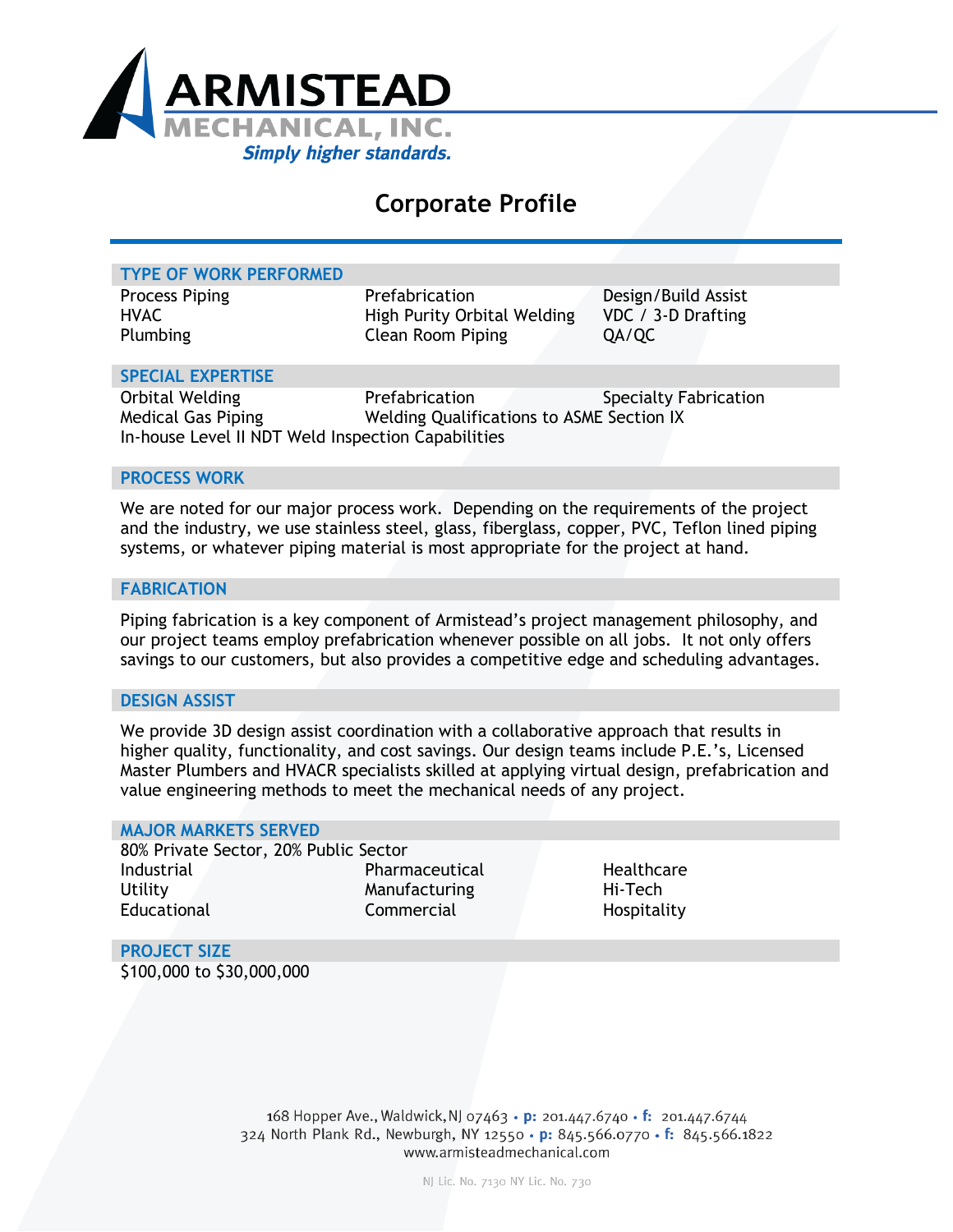

# **AFFILIATE COMPANIES**

Armistead Mechanical, Inc. Services HVAC/R Commercial Service and Maintenance - A Schneider Electric Partner

Acorn Plumbing & Heating, Inc. Light Commercial and Residential Plumbing/Heating

**GEOGRAPHIC AREA OF OPERATIONS - OFFICE LOCATIONS** New Jersey, New York Hudson Valley, Southern Connecticut, Eastern Pennsylvania

Waldwick, NJ Corporate HQ, Fabrication Shop, Armistead Mechanical, Inc. Services

Newburgh, NY Hudson Valley Office and Fabrication Shop, Armistead Mechanical, Inc. Services and Acorn Plumbing & Heating, Inc.

**TYPE OF ORGANIZATION AND OWNERSHIP**

Corporation – Incorporated in New Jersey Family-owned for more than 100 years

Principal owner since 1987: Kevin T. Armistead – CEO and President

Robert P. Armistead - CFO

# **LICENSES**

NJ Master Plumber License NJ Master HVAC License Rockland Co. NY Licenses

Other NYS Licenses

NJ Professional Engineer License NY Professional Engineer License

# **SUBCONTRACTED WORK**

25% of work is subcontracted: Sheet metal, Insulation, Rigging, Controls, Passivation, Balancing, Coring

#### **LABOR HIRING**

Union Plumbers, Pipefitters, Steamfitters, and HVAC/R Service Technicians Signatory to UA National Agreements

# **TECHNICAL STAFF**

Professional Engineers – 2 Project Management -12 Estimators – 6 Field Foremen – 20

VDC/Drafting - 6 Safety Management – 2 Superintendents – 2 General Foreman – 3

168 Hopper Ave., Waldwick, NJ 07463 • p: 201.447.6740 • f: 201.447.6744 324 North Plank Rd., Newburgh, NY 12550 · p: 845.566.0770 · f: 845.566.1822 www.armisteadmechanical.com